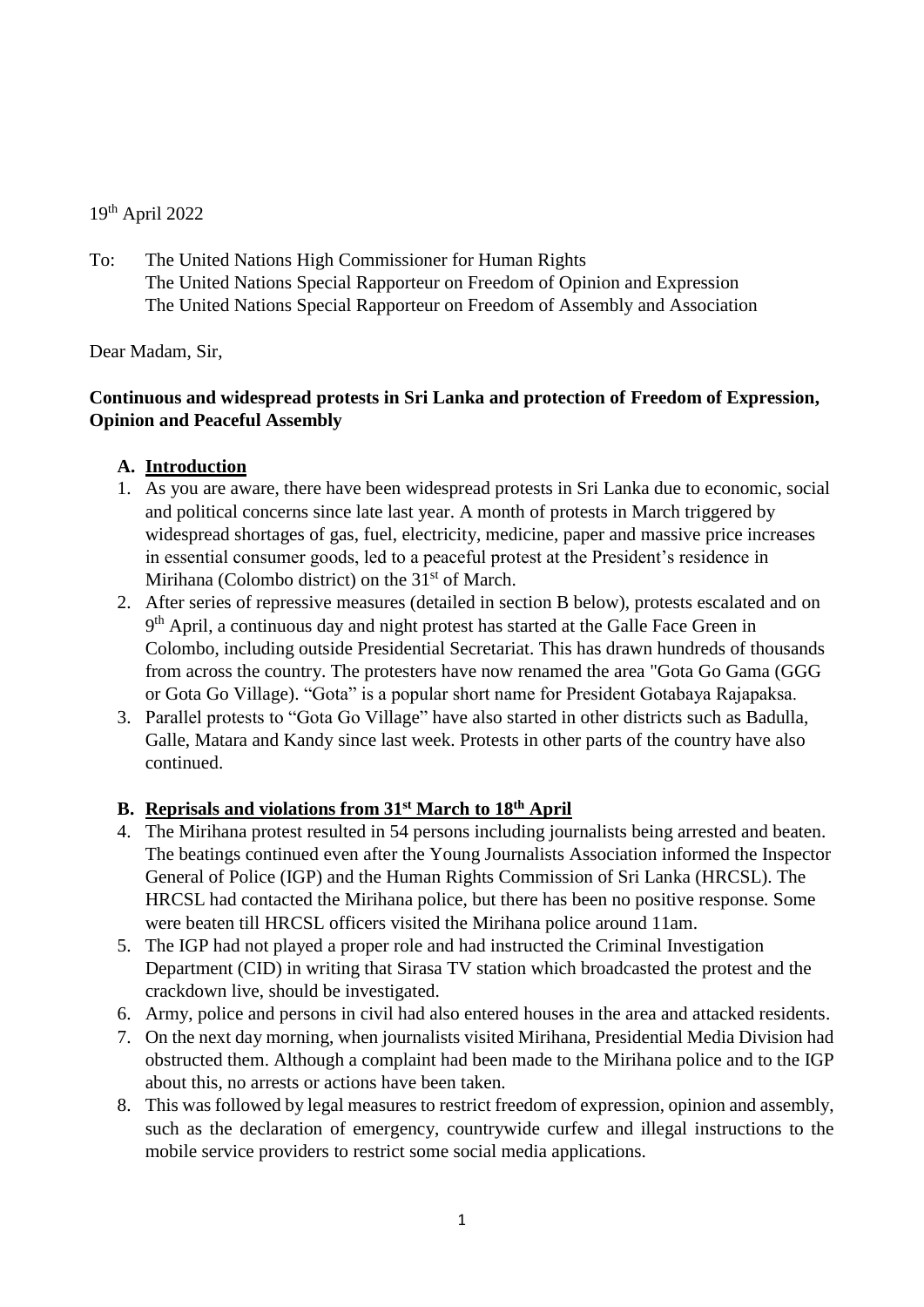- 9. Separately to these, a young social media activist who had supported the protests, was abducted from his house in early hours of 1<sup>st</sup> April and police had initially denied knowledge about his whereabouts. But after series of interventions by the Young Journalists association, lawyers and the Human Rights Commission, police acknowledged his arrest and detention and he was produced before a Magistrate just under the stipulated 24 hours and released on bail.
- 10. Another activist was summoned for questioning by the police on  $4<sup>th</sup>$  April in relation to a slogan he had displayed in his car.
- 11. On 14th April, a Police Officer was arrested for joining protesters at Gall face and making a statement. Later he was released on bail. As there is no prima-facie criminal offence, the arrest appears to be a disproportionate response, designed to discourage government officials and police in particular, to be sympathetic and supportive towards the protests.
- 12. On 15th April, a dissident who had covered a public notice about a local development project which had a photo of a local politician, with a notice that this was done with public money, was summoned to the police station based on a complaint by a local politician.
- 13. On 16<sup>th</sup> April, when some protesters were shouting anti-government slogans, they were arrested and taken to the Wellawatte police station and subjected to cruel and degrading treatment before being released.
- 14. On 16<sup>th</sup> of April, number of police trucks were visible near the Gall Face protest site and later the trucks have been removed after it was highlighted in the social media. This led to widespread fear amongst protesters of an imminent violent crackdown. The Bar Association of Sri Lanka issued a statement regarding this development mentioning their concerns over attempts to disrupt the peaceful protest.
- 15. On the night of 16<sup>th</sup> April, a laptop was stolen from the "International Media Centre" established at the "Gota Go Village" near the Galle Face Green.
- 16. On the night of 17<sup>th</sup> April, the banner at the above "International Media Centre" was stolen.
- 17. Journalists had noticed several intelligence personnel loitering around the "International Media Centre" and are suspicious whether there is a hidden hand behind these two incidents.
- 18. On  $17<sup>th</sup>$  April morning, police had removed the huts of protesters in Galle who had also established parallel "Gota Go Village". After several lawyers had intervened with the Senior Superintendent of Police (SSP), the police had agreed to allow the protest to continue and the huts to be re-installed.
- 19. On night of 17<sup>th</sup> April, police had objected to the erection of a temporary tent by protesters in Kandy who had also established a parallel "Gota Go Village". Despite some tensions, the tent was erected and the protest continued till 18<sup>th</sup> April as this was being written.

### **C. Fears of imminent reprisals, violations and violence**

20. On 18<sup>th</sup> April, police had submitted a "fact report" to the Fort Magistrate (case no. 21838/2022) about the protests at the Galle Face Green, saying protesters had caused inconvenience to public using the road and pavement at the Galle Face Green and also saying that disposal of non-biodegradable items used by the protesters and use of loudspeakers is causing environmental damage. Police appears to be misleading the court through this reporting, as there has been very organized collection of garbage by protesters themselves, the area had been kept clean despite the large numbers gathered and heavy rain on some days, only small sound systems have been used which were only reaching the protesters and immediate passersby and the overwhelming reaction of the public walking or driving through the Galle Face Green has been to express support to the protesters. Police have hinted at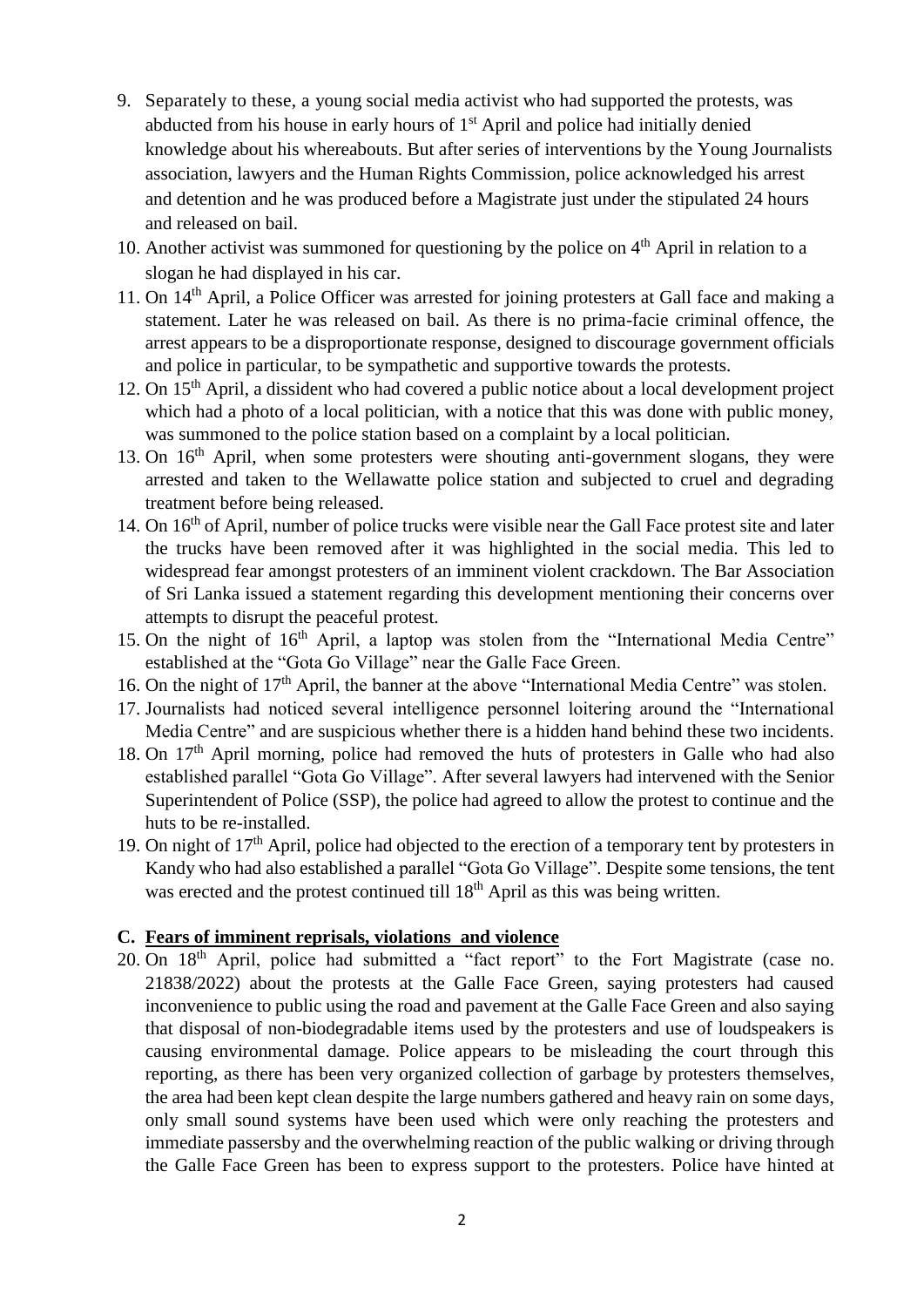potential breach of law and order and aggressive behavior by the protesters, drawing fears that they may use this in the future to disrupt or disperse the protest.

- 21. On  $4<sup>th</sup>$  April, Mr. Thilina Gamage was appointed as the Magistrate in Fort (Colombo 1). He had faced allegations of not being impartial during previous tenures as Magistrate and investigations into some complaints against him are still pending. The Galle Face Green falls under jurisdiction of the Fort Magistrate and this appointment has raised concerns whether this is an attempt to seek judicial sanction for disruption or dispersing of protesters at Galle Face Green.
- 22. There has also been news that police may seek ex-parte court orders to disperse the protesters (In the past, ex-parte court orders have been used widely to stop protests in different parts of the country)
- 23. The newly appointed Minister in charge of Public Security and the police is one who had alleged about "political extremists" involvement at the 31<sup>st</sup> March Mirihana protest at a press conference. He had alleged the involvement of members of a political party at the Mirihana protest in a manner implying that they too were involved in the violence, at the above press conference and again in parliament. This leads to serious concerns about hostile attitude and response of the police towards the protests and protesters.
- 24. We also receiving information that the government is now considering non legal means to suppress the protests. One such effort has been to try and use racism to disrupt protests. During a small pro-government protest and in social media, derogatory remarks have been made about ethnic and religious minorities, although protesters have continuously rejected racism and insisted on unity amongst all races, religions etc.
- 25. On 15th April, a video clip showing army personnel at the Ganemulla (Gampaha district) army camp, being trained in protesting uttering anti-government slogans was circulating on social media. This came in context of messages circulating expressing fear about members of armed forces or others joining protests, chanting anti-government slogans and creating conflict with armed forces, which could then be used to disperse protesters.
- 26. There is fear that there will be organized groups deployed to disrupt protests by engaging in violent acts. Such plans also had been revealed in parliament by MP Vijitha Herath. This was seen during the 31st March peaceful protest near President's residence in Mirihana, including the burning of a bus belonging to the Army.
- 27. If above happens, and / or there is serious repression of protests, there is possibility of widespread protests on a much larger scale. There is also fear that persons within the police and armed forces will be used to suppress protesters and those who are supporting them. These may lead to bloodbath.

#### **D. Background information**

28. The present president has been implicated in many serious human rights violations and crimes against protesters, dissident journalists and civilians, when he was serving as the Secretary to the Ministry of Defense. One is the shooting to death of three civilians and injuring many others during protests demanding clean drinking water in Weliweriya. The editor of the Sunday Leader newspaper, Lasantha Wickramatunge was murdered after he accused the present President about defraud in the purchase of MIG aircrafts and investigations have also revealed that there were attempts to accuse the LTTE of this crime. Court records indicate that the present President is also implicated in the abduction of journalist and cartoonist Prageeth Ekneligoda. Investigations have also revealed that army personnel were involved in the abduction and torture of journalist Keith Noyar. Suspicions about the involvement of the present President in this incident has emerged when phone records were analyzed. Senior Superintendent of Police (SSP) Shani Abeysekera who led investigations into above incidents